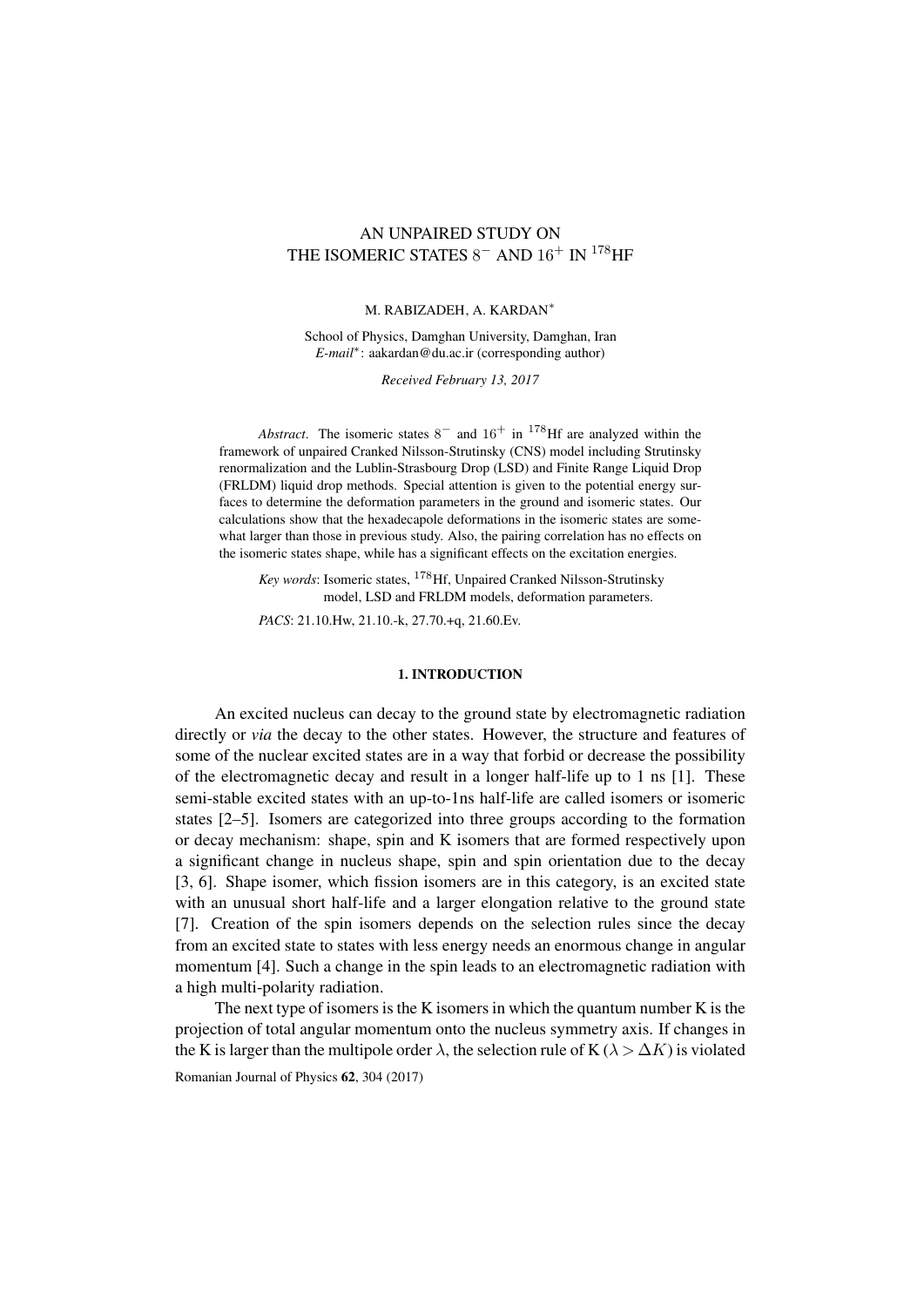and decay is forbidden; as a result its half-life gets longer and thus a K isomer is created. A most interesting example for the K isomers are the states  $6^+, 8^-, 14^-$  and  $16^+$  in <sup>178</sup>Hf [\[4\]](#page-6-6). The state  $K^{\pi} = 16^+$  with a half-life of 31 y, has the maximum excitation energy of 2.4 MeV among the nuclear isomers [\[6\]](#page-6-4). In the structure of Hf nucleus, orbitals close to the Fermi surface have a high  $Ω$ . These high  $Ω$  orbitals play an important role in creating isomeric states. If pairing between protons or neutrons is broken, these high  $\Omega$  orbitals will be occupied and thus nuclear states with greater values of K and longer half-life will be created [\[8\]](#page-6-7). Isomeric states in  $178$  Hf have 2quasi-particle and 4-quasi-particle configurations created by the combination of the single-particle orbitals [\[9,](#page-6-8) [10\]](#page-6-9). It is found that there are two  $8<sup>-</sup>$  bands which are of mixed neutron and proton characters  $\nu$ [514] $\frac{7}{2}$  $^{-}[624]\frac{9}{2}$ <sup>+</sup> and  $\pi$ [404] $\frac{7}{2}$  $+$ [514] $\frac{9}{2}$ − and a  $16^+$  band which has the structure  $\nu[514]\frac{7}{2}$  $-\left[624\right]\frac{9}{2}$  $+\pi[404]\frac{7}{2}$  $+\left[514\right]\frac{9}{2}$ − [\[11,](#page-6-10) [12\]](#page-6-11).

The motivation for the present work is to determine the aired Cranked shape of the isomeric states of  $8^-$  and  $16^+$  in <sup>178</sup>Hf using the unpaired Cranked Nilsson-Strutinsky (CNS) model [\[13–](#page-6-12)[15\]](#page-6-13). In this microscopic-macroscopic approach, the shell correction derived from the phenomenological Nilsson potential with the macroscopic Lublin-Strasbourg Drop (LSD) or Finite Range Liquid Drop (FRLDM) liquid drop model are combined.

## 2. SUMMARY OF THE THEORY

In the present work, we investigate the isomeric states in  $178$  Hf using the potential-energy surfaces (PES) calculations with the CNS approach [\[13–](#page-6-12)[15\]](#page-6-13). This model is presented in more details in Ref. [\[16\]](#page-6-14). In the CNS model, the single-particle levels are obtained from the deformed Nilsson potential with the standard single-particle parameters [\[13\]](#page-6-12). The diagonalization of the Cranked Nilsson Hamiltonian gives the eigenvalues as function of the deformation parameters  $e_i^{\omega} = e_i^{\omega}(\epsilon_2, \gamma, \epsilon_4)$  which are referred to as the single-particle energies in the rotating system or Routhians [\[17\]](#page-6-15). The total energy of  $178$ Hf is calculated at the following grid points (numbers in brackets indicate the step length which the calculation is performed for a given variable):

$$
x = 0.0[0.04]0.36,
$$
  
\n
$$
y = -0.36[0.04]0.32,
$$
  
\n
$$
\varepsilon_4 = -0.08[0.02]0.08,
$$
\n(1)

where  $(x, y)$  are Cartesian coordinates that are connected with  $(\varepsilon_2, \gamma)$  by the expres-sions [\[17\]](#page-6-15)

$$
x = \varepsilon_2 \cos(\gamma + 30^\circ), \quad y = \varepsilon_2 \sin(\gamma + 30^\circ). \tag{2}
$$

The total energy of a configuration consists of a macroscopic part, which is obtained from the LSD [\[18\]](#page-6-16) or FRLDM [\[19\]](#page-6-17) models, and a microscopic part resulting from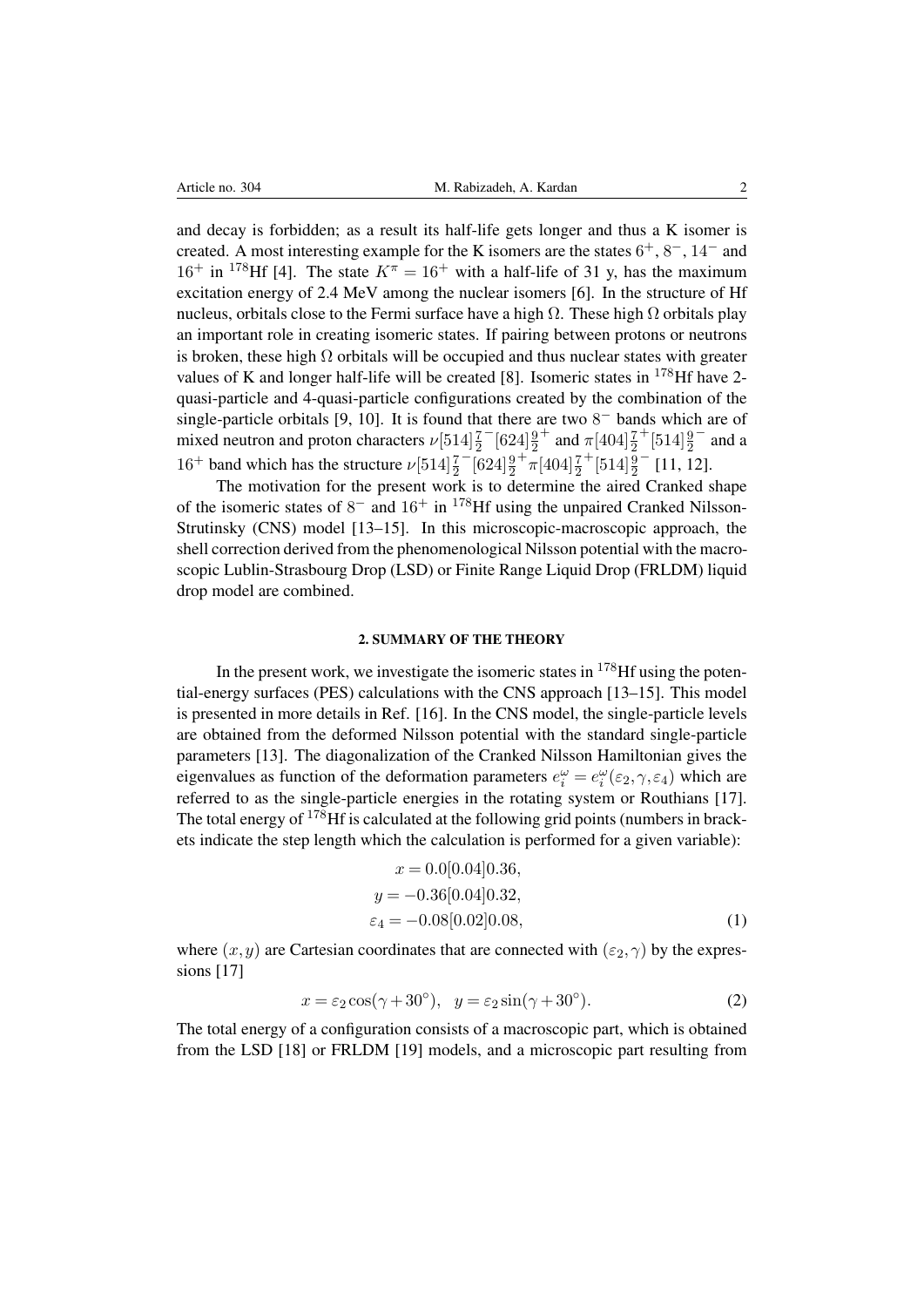

<span id="page-2-0"></span>Fig. 1 – Total energy with respect to the axial quadrupole deformation for the configurations (a) at spin  $I = 8^-$  for the configurations  $(+,0)(-,0), (+,1)(-,1), (-,0)(+,0), (-,1)(+,1)$  and (b) spin 16<sup>+</sup> for the configurations  $(-,1)(-,1), (+,0)(+,0), (-,0)(-,0), (+,1)(+,1)$  in <sup>178</sup>Hf. Note that the energies have been minimized with respect to the triaxial parameter  $\gamma$  as well as the hexadecapole deformation parameter  $\varepsilon_4$ .

the Strutinsky shell correction model [\[20\]](#page-6-18). Minimizing the total energy with respect to the deformation parameter  $\varepsilon_4$  for a given angular momentum gives the PES's. The minimum point in the PES's shows the energy and deformation ( $\varepsilon_2$ ,  $\gamma$ ) for the equilibrium state at each spin.

In the CNS model, good quantum numbers are parity,  $\pi$  and signature,  $\alpha$  [\[17\]](#page-6-15). The quantum number  $\alpha$  for nuclei with an even mass number is 0 or 1 and for a nuclei with an odd mass number is  $+1/2$  and  $-1/2$ ; additionally, the parity quantum number includes two values, positive and negative. Consequently, if the parity and  $\alpha$ are kept constant for the neutrons and protons, there will be four yrast configurations  $(\pi, \alpha)$  while if they are kept constant in proton and neutron states, separately, there will be 16 configurations as  $(\pi_p, \alpha_p)(\pi_n, \alpha_n)$ .

## 3. RESULTS AND DISCUSSION

In the present research, parity and  $\alpha$  are kept constant for proton and neutron states, separately. Therefore, among 16 configurations, four configurations:  $(+,0)(-,0), (-,0)(+,0), (+,1)(-,1)$  and  $(-,1)(+,1)$  can create the isomeric state 8<sup>-</sup>. In Fig. [1\(](#page-2-0)a), the total energy of these four configurations are drawn with respect to the quadrupole deformation  $\varepsilon_2$ . As one can see, the lowest configuration is  $(-,0)(+,0)$  as is about 500 keV lower than  $(+,0)(-,0)$  in energy. Two isomeric states  $8^-$  were observed in <sup>178</sup>Hf with close excitation energies, 1.147 and 1.479 MeV [\[11,](#page-6-10) [21\]](#page-6-19). Therefore, it is concluded that the two isomeric states  $8^-$  are built on the configurations  $(-,0)(+,0)$  and  $(+,0)(-,0)$  corresponding to the bands with the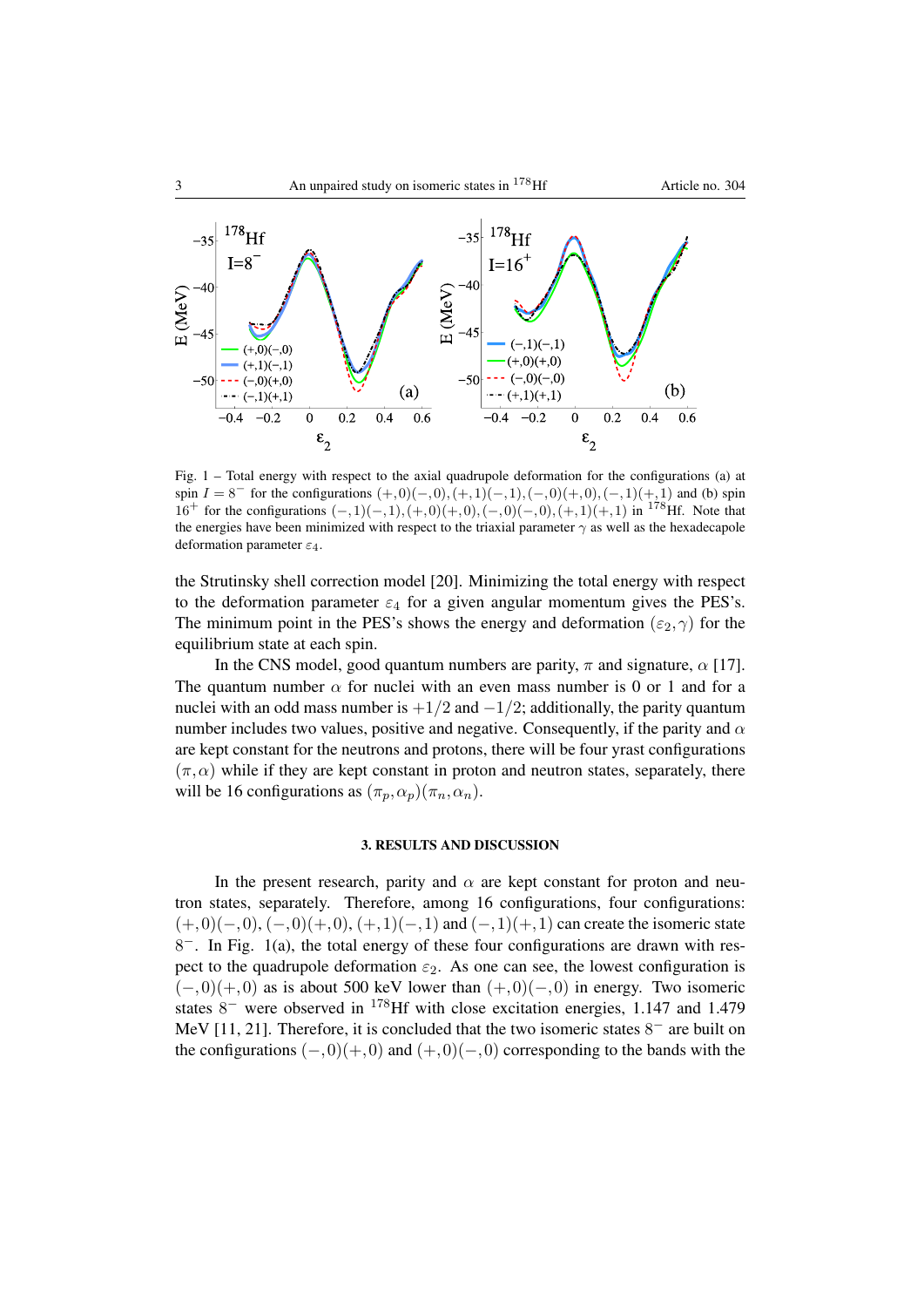

<span id="page-3-0"></span>Fig. 2 – Calculated potential-energy surfaces versus quadrupole deformation  $\varepsilon_2$  and the triaxiality parameter  $\gamma$  of <sup>178</sup>Hf for the ground state (I = 0), configuration  $(-,0)(+,0)$  at spin I = 8 and the configuration  $(-,0)(-,0)$  at spin  $I = 16$ . Contour lines are separated by 0.25 MeV and the  $\gamma$  plane is marked at 15° intervals. Dark regions represent low energy with absolute minima labeled with dots.

excitation energies 1.147 and 1.479 MeV, respectively. It is consistent to the experimental results including the configurations  $\pi[404]\frac{7}{2}$  $+\left[514\right]\frac{9}{2}$  $−$  and  $\nu$ [514] $\frac{7}{2}$  $^{-}[624]\frac{9}{2}$ + as the  $(-,0)(+,0)$  and  $(+,0)(-,0)$ , respectively, for the bands  $8^-$  [\[11\]](#page-6-10).

Also, four configurations  $(+,1)(+,1)$ ,  $(-,1)(-,1)$ ,  $(+,0)(+,0)$  and  $(-,0)(-,0)$ can create the isomeric state  $16^+$ . Fig. [1](#page-2-0) (b) shows that the configuration  $(-,0)(-,0)$ is the lowest in energy as is the best configuration for the band  $16<sup>+</sup>$ . It is consistent to the experimental results that determine the structure  $\pi[402]\frac{5}{2}$  $+$ [514] $\frac{9}{2}$ −  $\nu$ [624] $\frac{9}{2}$  $+$ [514] $\frac{7}{2}$  $\overline{\phantom{a}}$  for the band 16<sup>+</sup> with a negative parity for protons and neutrons [\[12\]](#page-6-11).

The potential energy surfaces are illustrated in Fig. [2](#page-3-0) for the appropriate configurations,  $(+,0)(+,0)$  for the ground state, the configurations  $(-,0)(+,0)$  and  $(-,0)(-,0)$  at spins  $I = 8$  and  $I = 16$ , respectively, for the isomeric states. The same potential energy surfaces are obtained also for the configuration  $(+,0)(-,0)$  at the spin  $I = 8$ . The nuclear shape in the ground and isomeric states are determined by the minimum points in the PES's. Fig. [2](#page-3-0) shows that PES of  $178$ Hf in ground state has two minima at  $(\epsilon_2, \gamma) \sim (0.26, 0^{\circ})$  and  $(\epsilon_2, \gamma) \sim (0.26, -120^{\circ})$  with a little bit of difference in energy. In both cases, the nuclear shape in ground state is prolate. For the isomeric state  $8^-$ , the energy difference between two minima increases to about 750 keV, thus the possibility of nucleus existence in the  $\gamma \sim 0^{\circ}$  minimum decreases. Also in state 16<sup>+</sup>, the PES has a main minimum at  $(\varepsilon_2, \gamma) \sim (0.26, -120^{\circ})$  and a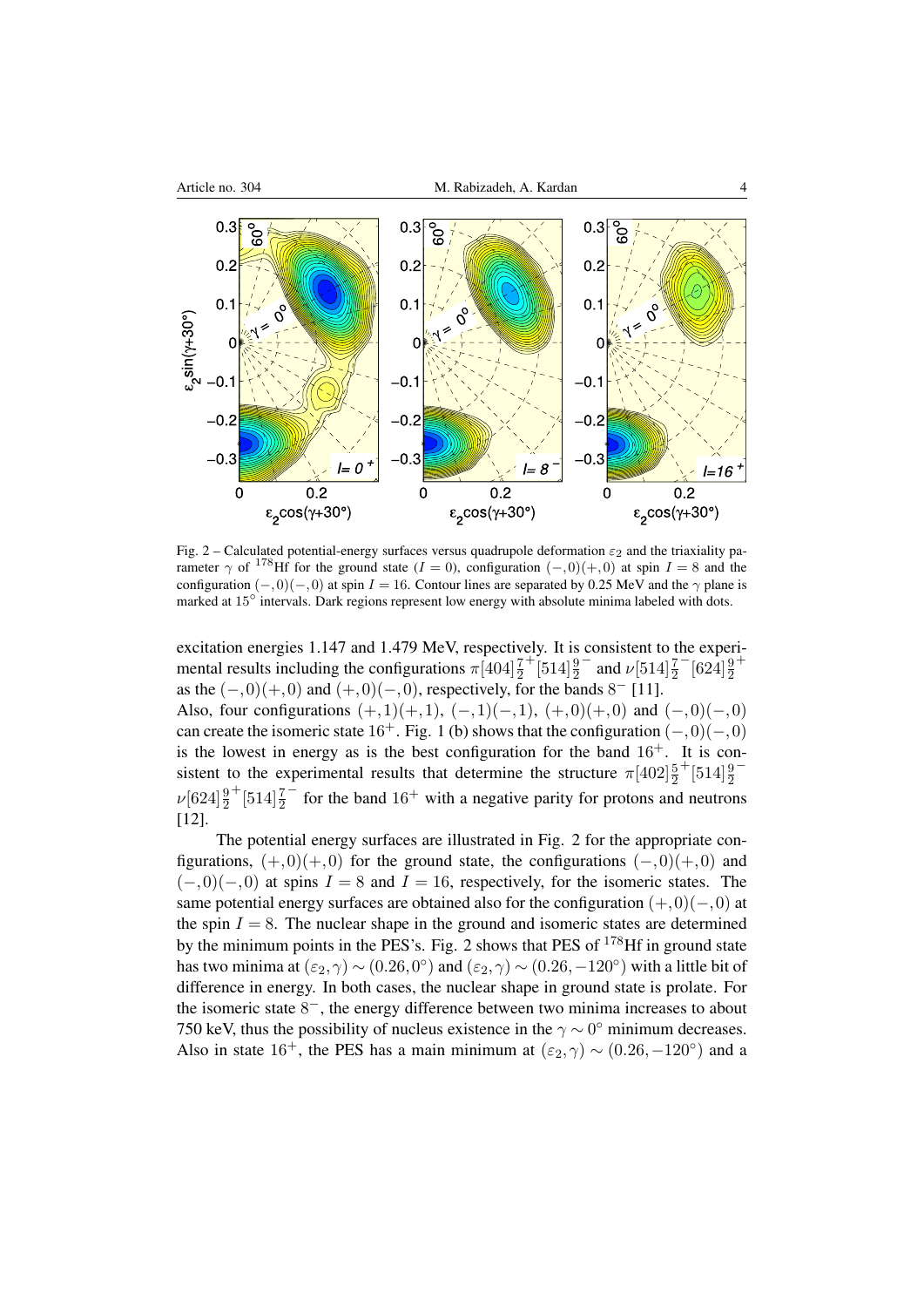◦ 0.044

| $(+,0)(+,0)$ , two configurations $(-,0)(+,0)$ and $(+,0)(-,0)$ at spin $I = 8$ and the configuration |  |                                                                                                |  |  |
|-------------------------------------------------------------------------------------------------------|--|------------------------------------------------------------------------------------------------|--|--|
| $(-,0)(-,0)$ at spin $I = 16$ .                                                                       |  |                                                                                                |  |  |
|                                                                                                       |  | $I^{\pi}$ $\epsilon_2$ $\gamma$ $\epsilon_4$ $\epsilon_2$ [11] $\gamma$ [11] $\epsilon_4$ [11] |  |  |
|                                                                                                       |  | $0^+$   0.263   0.30   0.0670   0.249   0 <sup>o</sup>   0.044                                 |  |  |
|                                                                                                       |  | $8^-$ 0.260 -120 $^{\circ}$ 0.058 0.247 0 $^{\circ}$ 0.044                                     |  |  |

 $\begin{array}{c|c|c|c|c|c|c|c|c} 8^- & 0.270 & -120^\circ & 0.071 & - & - & - \\ \hline 16^+ & 0.264 & -120^\circ & 0.061 & 0.247 & 0^\circ & 0.04 \end{array}$ 16<sup>+</sup> 0.264 -120◦ 0.061 0.247 0

| local minimum at $(\varepsilon_2, \gamma) \sim (0.26, 0^{\circ})$ . The nucleus at the first minimum has an axial<br>symmetric shape with a symmetry axis along the rotational axis. In quantum mechan- |
|---------------------------------------------------------------------------------------------------------------------------------------------------------------------------------------------------------|
|                                                                                                                                                                                                         |
| ics, rotation around the symmetry axis is forbidden, it leads to the nucleus treatment                                                                                                                  |
| change from a collective motion to a single-particle one. However, in the second                                                                                                                        |
| minimum, the nuclear shape is elongated as the nucleus rotates around the axis per-                                                                                                                     |
| pendicular to the symmetry axis, collectively. In Table 1, it is given the calculated                                                                                                                   |
| deformation parameters for the equilibrium shapes in the ground states and the iso-                                                                                                                     |
| meric states $8^-$ and $16^+$ and compared to the obtained values in the configuration-                                                                                                                 |
| constrained calculations including the microscopic Woods-Saxon and macroscopic                                                                                                                          |
| liquid drop models [11]. As one can see, the axial quadrupole deformation parame-                                                                                                                       |
| ters $\varepsilon_2$ in our calculations are close to those in Ref. [11] while the $\varepsilon_4$ and $\gamma$ values                                                                                  |
| are different. Note, the nuclear shape is the same in $\gamma \sim 0^{\circ}$ and $-120^{\circ}$ while the                                                                                              |
| nuclear motion is different (collective and single-particle motions, respectively). We                                                                                                                  |
| have also performed the calculations using the macroscopic FRLDM model to search                                                                                                                        |
| if different results are obtained in comparison to the LSD results. Our calculations                                                                                                                    |
| show that the nucleus will have the same deformation also in the FRLDM calcula-                                                                                                                         |
| tions. The important point is a large hexadecapole deformation which is seen also                                                                                                                       |
| in the macroscopic FRLDM calculations. However, we have minimized the energy                                                                                                                            |
| with respect to the $\gamma$ ( $\varepsilon_2$ ) parameter as well as the hexadecapole deformation para-                                                                                                |
| meter $\varepsilon_4$ and drawn it with respect to the $\varepsilon_2$ ( $\gamma$ ) in Fig. 3 (a) ((b)) at spins $I = 0, 8, 16$                                                                         |
| for the configurations $(+,0)(+,0),(-,0)(+,0)$ and $(-,0)(-,0)$ , respectively.                                                                                                                         |

In Fig. [3](#page-5-0) (a) it is seen two prolate ( $\gamma = 0^{\circ}$  and  $-120^{\circ}$ ) and oblate ( $\gamma = -60^{\circ}$ ) minima at  $\varepsilon_2 \sim 0.26$  for the spins  $I = 0.8, 16$  well. In Fig. [2,](#page-3-0) the oblate minimum is not drawn at spins  $I = 8$  and 16 because is high in energy. As seen in Fig. [3](#page-5-0) (b), in the ground state  $0^+$ , energy of the state  $\gamma = 60^\circ$  is about 3 MeV higher than that of the  $\gamma = 0^{\circ}$ . It is the same also for the states at spins 8<sup>-</sup> and 16<sup>+</sup>. It also is illustrated that at spin  $0^+$ , the two minima of  $\gamma = 0^{\circ}$  and  $\gamma = -120^{\circ}$  have approximately the same energy but as the spin increases, the minimum  $\gamma = 0^{\circ}$  goes upper and thus

 $(-,0)$ 

8

8

*Table 1*

<span id="page-4-0"></span>Calculated values of deformation parameters  $\varepsilon_2$ ,  $\gamma$  and  $\varepsilon_4$  using the CNS model for the ground state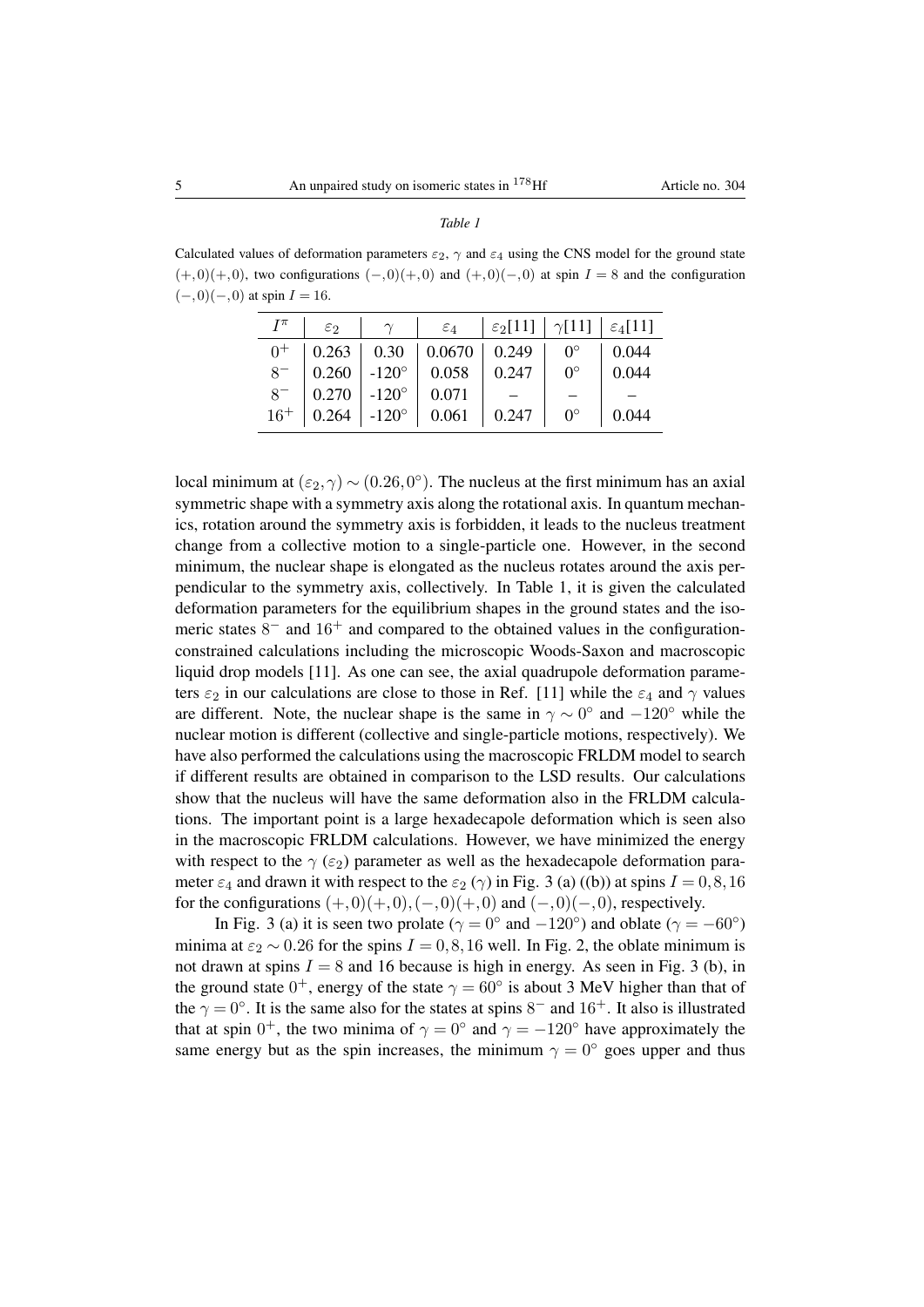

<span id="page-5-0"></span>Fig. 3 – Total energy with respect to the (a) axial quadrupole parameter  $\varepsilon_2$  and minimized with respect to the triaxial parameter  $\gamma$  (b) triaxiality parameter  $\gamma$  and minimized with respect to the  $\varepsilon_2$  parameter for the ground state and isomeric states  $8^-$  and  $16^+$  in <sup>178</sup>Hf. Note that the energies have been also minimized with respect to the hexadecapole deformation parameter  $\varepsilon_4$ .

the minimum  $\gamma = -120^\circ$  will be the lower state in energy. Recently, the energy of  $178$ Hf was calculated using the projected shell model and drawn with respect to the  $\gamma$ and a constant quadrupole deformation parameter  $\beta_2$ =0.25 ( $\varepsilon_2$  = 0.24), and also with respect to the quadrupole parameters  $\beta_2$  and a constant  $\gamma$  ( $\gamma = 0^{\circ}$ ), see Fig. 4 in Ref. [\[12\]](#page-6-11), also Fig. 3 in Ref. [\[11\]](#page-6-10). We have calculated the energy in a wider region of  $\varepsilon_2$ and  $\gamma$  in comparison with previous studies [\[11,](#page-6-10) [12\]](#page-6-11). In the same region, our results are consistent with previous calculations.

One can also calculate the excitation energy of an isomeric state as the difference between the energies of the ground and the isomeric configurations. In our calculations, the excitation energies for two isomeric states  $8^-$ , will be 0.669 MeV (0.481 MeV) for two configurations energies  $(+,0)(-,0)$  and  $(-,0)(+,0)$  if their percentage contribution are accounted  $\%36$  and  $\%64$  (%64 and %36), respectively [\[23\]](#page-6-20). In comparison with the experimental energy values for the  $8^-$  bands, 1.479 and 1.147 MeV [\[9\]](#page-6-8), difference is 0.81 and 0.666 MeV. Similarly for the isomeric state  $16^+$ , the excitation energy is calculated as 1.365 MeV for the configuration  $(-,0)(-,0)$  that in comparison with experimental values 2.446 MeV the difference is 1.081 MeV. This discrepancy is because of neglecting the pairing correlations in the present calculations. Therefore, our calculations show that the pairing effect is important in the excitation energy calculations of the isomeric states.

In summary, the isomeric states  $8^-$  and  $16^+$  have been studied using the unpaired Cranked Nilsson-Strutinsky approach including the macroscopic LSD and FRLDM models and the Strutinsky shell correction method. Our results on the quadrupole deformation parameters of equilibrium shapes have a good compatibi